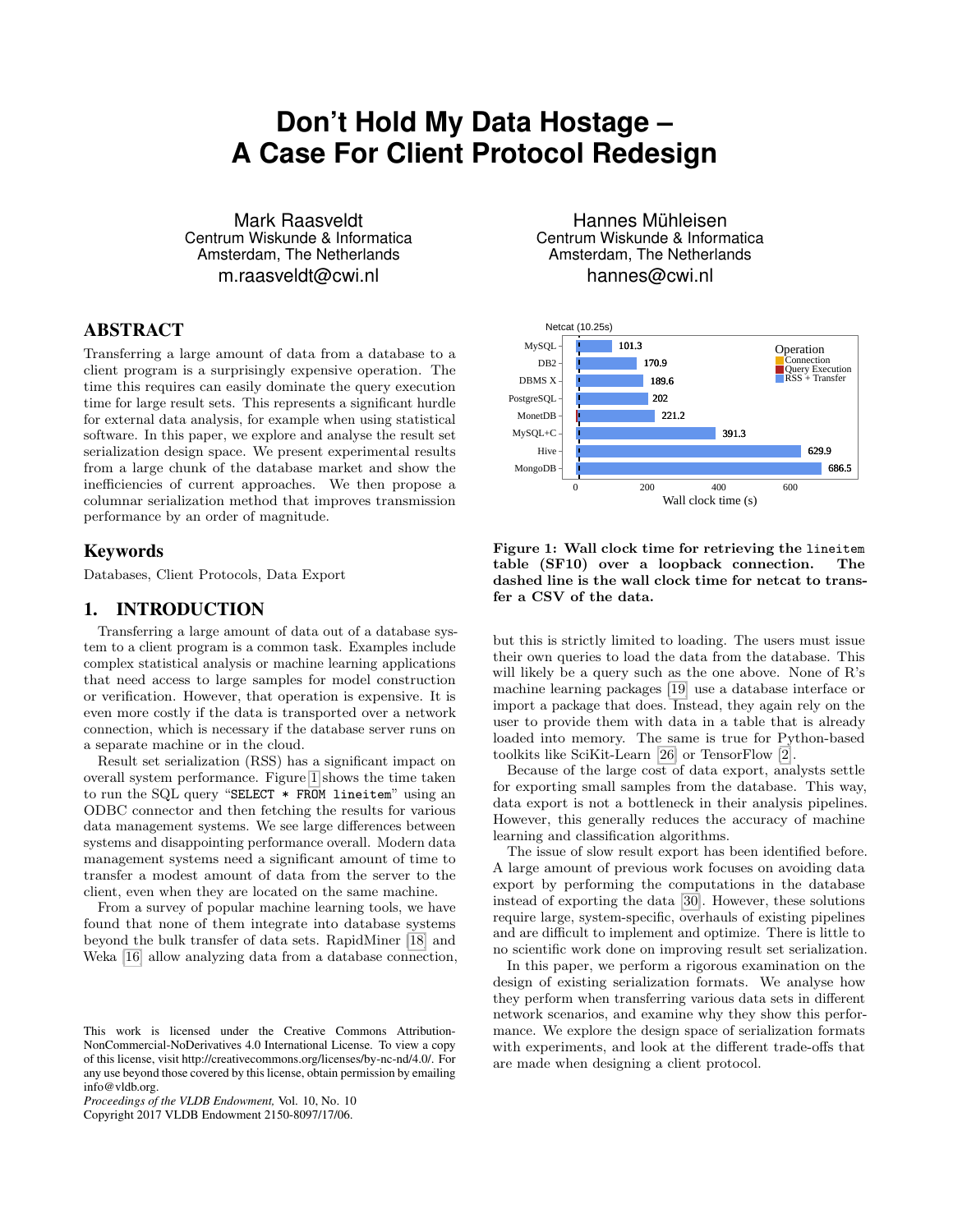The main contributions of this paper are:

- We benchmark the result set serialization methods used by major database systems, and measure how they perform when transferring large amounts of data in different network environments. We explain how these methods perform result set serialization, and discuss the deficiencies of their designs that make them inefficient for transfer of large amounts of data.
- We explore the design space of result set serialization and investigate numerous techniques that can be used to create an efficient serialization method. We extensively benchmark these techniques and discuss their advantages and disadvantages.
- We propose a new column-based serialization method that is suitable for exporting large result sets. We implement our method in the Open-Source database systems PostgreSQL and MonetDB, and demonstrate that it performs an order of magnitude better than the state of the art. Both implementations are available as Open Source software.

Outline. This paper is organized as follows. In Section [2,](#page-1-0) we perform a comprehensive analysis of state of the art in client protocols. In Section [3,](#page-4-0) we analyze techniques that can be used to improve on the state of the art. In Section [4,](#page-8-0) we describe the implementation of our protocol and perform an evaluation. In Section [5,](#page-10-0) we draw our conclusions and discuss future work.

# <span id="page-1-0"></span>2. STATE OF THE ART

Every database system that supports remote clients implements a client protocol. Using this protocol, the client can send queries to the database server, to which the server will respond with a query result. A typical communication scenario between a server and client is shown in Figure [2.](#page-1-1) The communication starts with authentication, followed by the client and server exchanging meta information (e.g. protocol version, database name). Following this initial handshake, the client can send queries to the server. After computing the result of a query, (1) the server has to serialize the data to the result set format, (2) the converted message has to be sent over the socket to the client, and (3) the client has to deserialize the result set so it can use the actual data.

The design of the result set determines how much time is spent on each step. If the protocol uses heavy compression, the result set (de)serialization is expensive, but time is saved sending the data. On the other hand, a simpler client protocol sends more bytes over the socket but can save on serialization costs. The serialization format can heavily influence the time it takes for a client to receive the results of a query. In this section, we will take an in-depth look at the serialization formats used by state of the art systems, and measure how they perform when transferring large amounts of data.

## <span id="page-1-2"></span>2.1 Overview

To determine how state of the art databases perform at large result set export, we have experimented with a wide range of systems: The row-based RDBMS MySQL [\[36\]](#page-11-6), PostgreSQL [\[32\]](#page-11-7), the commercial systems IBM DB2 [\[37\]](#page-11-8) and "DBMS X". We also included the columnar RDBMS MonetDB [\[5\]](#page-11-9) and the non-traditional systems Hive [\[33\]](#page-11-10) and



<span id="page-1-1"></span>Figure 2: Communication between a client and a server

MongoDB [\[23\]](#page-11-11). MySQL offers an option to compress the client protocol using GZIP ("MySQL+C"), this is reported separately.

There is considerable overlap in the use of client protocols. In order to be able to re-use existing client implementations, many systems implement the client protocol of more popular systems. Redshift [\[15\]](#page-11-12), Greenplum [\[9\]](#page-11-13), Vertica [\[20\]](#page-11-14) and HyPer [\[24\]](#page-11-15) all implement PostgreSQL's client protocol. Spark SQL [\[3\]](#page-11-16) uses Hive's protocol. Overall, we argue that this selection of systems includes a large part of the database client protocol variety.

Each of these systems offers several client connectors. They ship with a native client program, e.g. the psql program for PostgreSQL. This client program typically only supports querying the database and printing the results to a screen. This is useful for creating a database and querying its state, however, it does not allow the user to easily use the data in their own analysis pipelines.

For this purpose, there are database connection APIs that allow the user to query a database from within their own programs. The most well known of these are the ODBC [\[11\]](#page-11-17) and JDBC [\[8\]](#page-11-18) APIs. As we are mainly concerned with the export of large amounts of data for analysis purposes, we only consider the time it takes for the client program to receive the results of a query.

To isolate the costs of result set (de)serialization and data transfer from the other operations performed by the database we use the ODBC client connectors for each of the databases. For Hive, we use the JDBC client because there is no official ODBC client connector. We isolate the cost of connection and authentication by measuring the cost of the SQLDriverConnect function. The query execution time can be isolated by executing the query using SQLExecDirect without fetching any rows. The cost of result set (de)serialization and transfer can be measured by fetching the entire result using SQLFetch.

As a baseline experiment of how efficient state of the art protocols are at transferring large amounts of data, we have loaded the lineitem table of the TPC-H benchmark [\[34\]](#page-11-19) of SF10 into each of the aforementioned data management systems. We retrieved the entire table using the ODBC connector, and isolated the different operations that are performed when such a query is executed. We recorded the wall clock time and number of bytes transferred that were required to retrieve data from those systems. Both the server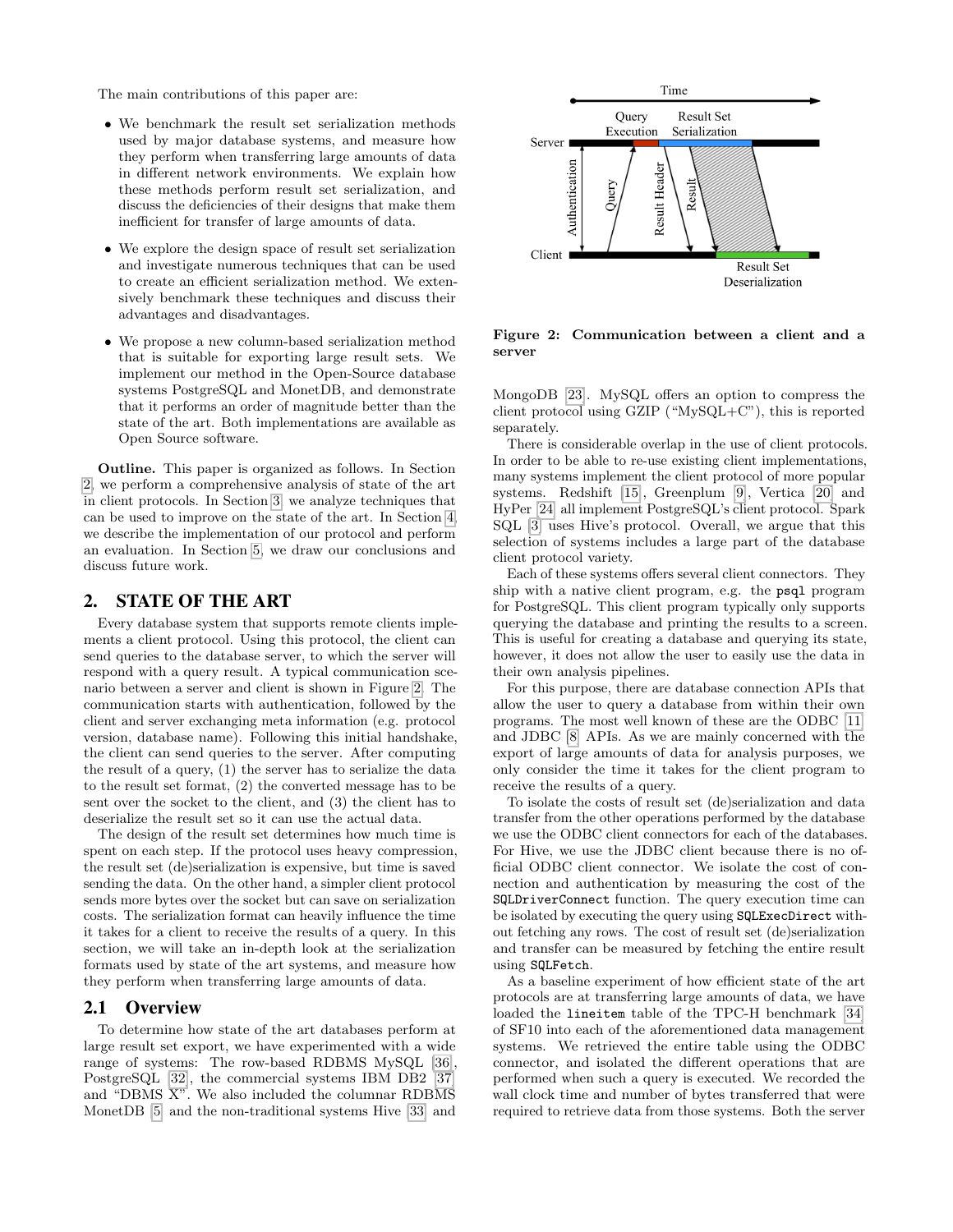and the client ran on the same machine. All the reported timings were measured after a "warm-up run" in which we run the same query once without measuring the time.

As a baseline, we transfer the same data in CSV format over a socket using the netcat (nc) [\[12\]](#page-11-20) utility. The baseline incorporates the base costs required for transferring data to a client without any database-specific overheads.

Figure [1](#page-0-0) shows the wall clock time it takes for each of the different operations performed by the systems. We observe that the dominant cost of this query is the cost of result set (de)serialization and transferring the data. The time spent connecting to the database and executing the query is insignificant compared to the cost of these operations.

The isolated cost of result set (de)serialization and transfer is shown in Table [1.](#page-2-0) Even when we isolate this operation, none of the systems come close to the performance of our baseline. Transferring a CSV file over a socket is an order of magnitude faster than exporting the same amount of data from any of the measured systems.

Table 1: Time taken for result set  $(de)$ serialization  $+$ transfer when transferring the SF10 lineitem table.

<span id="page-2-0"></span>

| System     | Time(s) | Size(GB) |
|------------|---------|----------|
| (Netcat)   | (10.25) | (7.19)   |
| MySQL      | 101.22  | 7.44     |
| DB2        | 169.48  | 7.33     |
| DBMS X     | 189.50  | 6.35     |
| PostgreSQL | 201.89  | 10.39    |
| MonetDB    | 209.02  | 8.97     |
| $MvSQL+C$  | 391.27  | 2.85     |
| Hive       | 627.75  | 8.69     |
| MongoDB    | 686.45  | 43.6     |

Table [1](#page-2-0) also shows the number of bytes transferred over the loopback network device for this experiment. We can see that the compressed version of the MySQL client protocol transferred the least amount of data, whereas MongoDB requires transferring ca. six times the CSV size. MongoDB suffers from its document-based data model, where each document can have an arbitrary schema. Despite attempting to improve performance by using a binary version of JSON ("BSON" [\[23\]](#page-11-11)), each result set entry contains all field names, which leads to the large overhead observed.

We note that most systems with an uncompressed protocol transfer more data than the CSV file, but not an order of magnitude more. As this experiment was run with both the server and client residing on the same machine, sending data is not the main bottleneck in this scenario. Instead, most time is spent (de)serializing the result set.

#### 2.2 Network Impact

In the previous experiment, we considered the scenario where both the server and the client reside on the same machine. In this scenario, the data is not actually transferred over a network connection, meaning the transfer time is not influenced by latency or bandwidth limitations. As a result of the cheap data transfer, we found that the transfer time was not a significant bottleneck for the systems and that most time was spent (de)serializing the result set.

Network restrictions can significantly influence how the different client protocols perform, however. Low bandwidth means that transferring bytes becomes more costly; which



<span id="page-2-1"></span>Figure 3: Time taken to transfer a result set with varying latency.



<span id="page-2-2"></span>Figure 4: Time taken to transfer a result set with varying throughput limitations.

means compression and smaller protocols are more effective. Meanwhile, a higher latency means round trips to send confirmation packets becomes more expensive.

To simulate a limited network connection, we use the Linux utility netem [\[17\]](#page-11-21). This utility allows us to simulate network connections with limitations both in terms of bandwidth and latency. To test the effects of a limited network connection on the different protocols, we transfer 1 million rows of the lineitem table but with either limited latency or limited bandwidth.

Latency. An increase in latency adds a fixed cost to sending messages, regardless of the message size. High latency is particularly problematic when either the client or the server has to receive a message before it can proceed. This occurs during authentication, for example. The server sends a challenge to the client and then has to wait a full round-trip before receiving the response.

When transferring large result sets, however, such handshakes are unnecessary. While we expect a higher latency to significantly influence the time it takes to establish a connection, the transfer of a large result set should not be influenced by the latency as the server can send the entire result set without needing to wait for any confirmation. As we filter out startup costs to isolate the result set transfer, we do not expect that a higher latency will significantly influence the time it takes to transfer a result set.

In Figure [3,](#page-2-1) we see the influence that higher latencies have on the different protocols. We also observe that both DB2 and DBMS X perform significantly worse when the latency is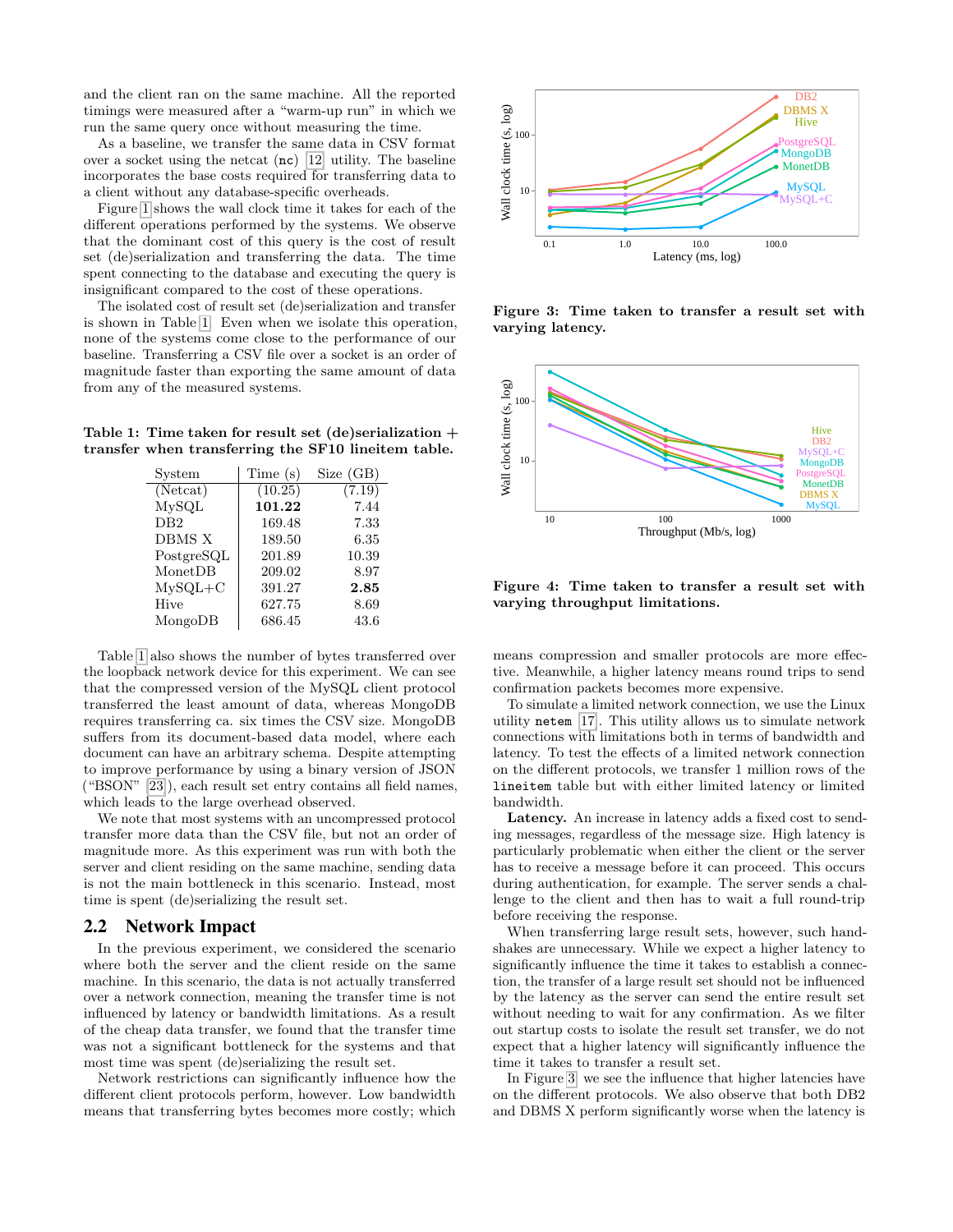increased. It is possible that they send explicit confirmation messages from the client to the server to indicate that the client is ready to receive the next batch of data. These messages are cheap with a low latency, but become very costly when the latency increases.

Contrary to our prediction, we find that the performance of all systems is heavily influenced by a high latency. This is because, while the server and client do not explicitly send confirmation messages to each other, the underlying TCP/IP layer does send acknowledgement messages when data is received [\[27\]](#page-11-22). TCP packets are sent once the underlying buffer fills up, resulting in an acknowledgement message. As a result, protocols that send more data trigger more acknowledgements and suffer more from a higher latency.

Throughput. Reducing the throughput of a connection adds a variable cost to sending messages depending on the size of the message. Restricted throughput means sending more bytes over the socket becomes more expensive. The more we restrict the throughput, the more protocols that send a lot of data are penalized.

In Figure [4,](#page-2-2) we can see the influence that lower throughputs have on the different protocols. When the bandwidth is reduced, protocols that send a lot of data start performing worse than protocols that send a lower amount of data. While the PostgreSQL protocol performs well with a high throughput, it starts performing significantly worse than the other protocols with a lower throughput. Meanwhile, we also observe that when the throughput decreases compression becomes more effective. When the throughput is low, the actual data transfer is the main bottleneck and the cost of (de)compressing the data becomes less significant.

#### 2.3 Result Set Serialization

In order to better understand the differences in time and transferred bytes between the different protocols, we have investigated their data serialization formats.

#### Table 2: Simple result set table.

<span id="page-3-0"></span>

| INT32       | VARCHAR10    |
|-------------|--------------|
| 100,000,000 | OК           |
|             | NULL   DPFKG |

For each of the protocols, we show a hexadecimal representation of Table [2](#page-3-0) encoded with each result set format. The bytes used for the actual data are colored green, while any overhead is colored white. For clarity, leading zeroes are colored gray.

| essage<br>c | ы<br>ಡ<br>ā | ield<br>−<br>ή. | -<br>–   | œ<br>.≌<br>٠ | $\mathbf{\Omega}$<br>සි<br>$\cdot$ $-$ | $\mathbf{\Omega}$<br>.≌<br>ದ<br>× |  |
|-------------|-------------|-----------------|----------|--------------|----------------------------------------|-----------------------------------|--|
|             |             |                 |          | 05F5E100     |                                        | 4F4B                              |  |
|             |             |                 | 고모드<br>н |              |                                        | 50464B47                          |  |

#### <span id="page-3-1"></span>Figure 5: PostgreSQL result set wire format

PostgreSQL. Figure [5](#page-3-1) shows the result set serialization of the widely used PostgreSQL protocol. In the PostgreSQL result set, every single row is transferred in a separate protocol message [\[35\]](#page-11-23). Each row includes a total length, the

amount of fields, and for each field its length (−1 if the value is NULL) followed by the data. We can see that for this result set, the amount of per-row metadata is greater than the actual data w.r.t. the amount of bytes. Furthermore, a lot of information is repetitive and redundant. For example, the amount of fields is expected to be constant for an entire result set. Also, from the result set header that precedes those messages, the amount of rows in the result set is known, which makes the message type marker redundant. This large amount of redundant information explains why PostgreSQL's client protocol requires so many bytes to transfer the result set in the experiment shown in Table [1.](#page-2-0) On the other hand, the simplicity of the protocol results in low serialization and deserialization costs. This is reflected in its quick transfer time if the network connection is not a bottleneck.

| ata<br>ы | œ        | œ<br>ದ |                                         | $\sim$     |
|----------|----------|--------|-----------------------------------------|------------|
|          |          |        | 093130303030303030 <mark>02</mark> 4F4B |            |
|          | 000005FB |        |                                         | 4450464B47 |

<span id="page-3-2"></span>Figure 6: MySQL text result set wire format

MySQL. Figure [6](#page-3-2) shows MySQL/MariaDB's protocol encoding of the sample result set. The protocol uses binary encoding for metadata, and text for actual field data. The number of fields in a row is constant and defined in the result set header. Each row starts with a three-byte data length. Then, a packet sequence number (0-256, wrapping around) is sent. This is followed by length-prefixed field data. Field lengths are encoded as variable-length integers. NULL values are encoded with a special field length, 0xFB. Field data is transferred in ASCII format. The sequence number is redundant here as the underlying TCP/Unix Sockets already guarantees that packets arrive in the same order in which they were sent.



Figure 7: DBMS X result set wire format

DBMS X has a very terse protocol. However, it is much more computationally heavy than the protocol used by PostgreSQL. Each row is prefixed by a packet header, followed by the values. Every value is prefixed by its length in bytes. This length, however, is transferred as a variable-length integer. As a result, the length-field is only a single byte for small lengths. For NULL values, the length field is 0 and no actual value is transferred. Numeric values are also encoded using a custom format. On a lower layer, DBMS X uses a fixed network message length for batch transfers. This message length is configurable and according to the documentation, considerably influences performance. We have set it to the largest allowed value, which gave the best performance in our experiments.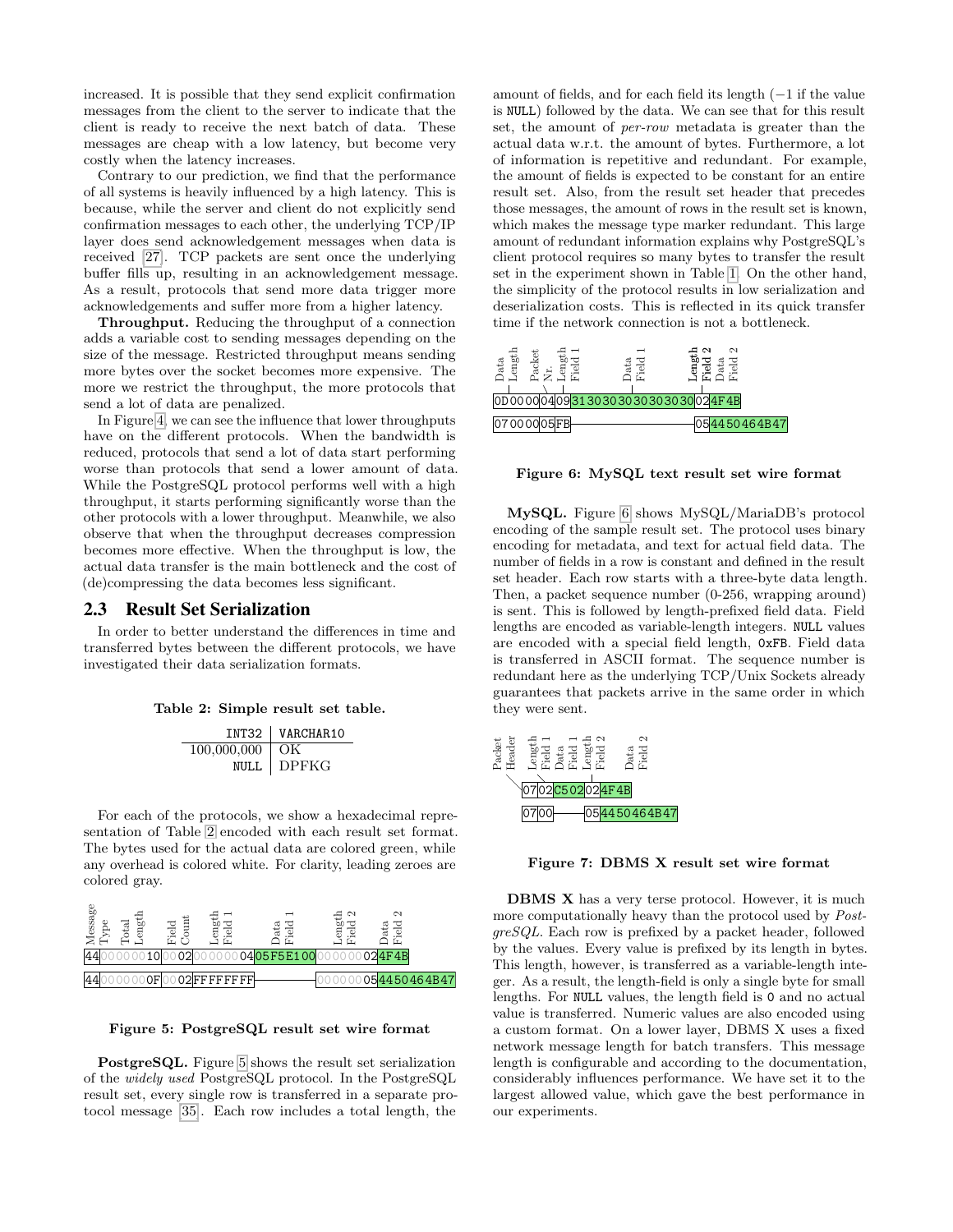

<span id="page-4-1"></span>Figure 8: MonetDB result set wire format

MonetDB. Figure [8](#page-4-1) shows MonetDB's text-based result serialization format. Here, the ASCII representations of values are transferred. This side-steps some issues with endian-ness, transfer of leading zeroes and variable-length strings. Again, every result set row is preceded by a message type. Values are delimited similar to CSV files. A newline character terminates the result row. Missing values are encoded as the string literal NULL. In addition (for historic reasons), the result set format includes formatting characters (tabs and spaces), which serve no purpose here but inflate the size of the encoded result set. While it is simple, converting the internally used binary value representations to strings and back is an expensive operation.



#### <span id="page-4-2"></span>Figure 9: Hive result set wire format using "compact" Thrift encoding

Hive. Hive and Spark SQL use a Thrift-based protocol to transfer result sets [\[28\]](#page-11-24). Figure [9](#page-4-2) shows the serialization of the example result set. From Hive version 2 onwards, a columnar result set format is used. Thrift contains a serialization method for generic complex structured messages. Due to this, serialized messages contain various meta data bytes to allow reassembly of the structured message on the client side. This is visible in the encoded result set. Field markers are encoded as a single byte if possible, the same holds for list markers which also include a length.

This result set serialization format is unnecessarily verbose. However, due to the columnar nature of the format, these overheads are not dependent on the number of rows in the result set. The only per-value overheads are the lengths of the string values and the NULL mask. The NULL mask is encoded as one byte per value, wasting a significant amount of space.

Despite the columnar result set format, Hive performs very poorly on our benchmark. This is likely due to the relatively expensive variable-length encoding of each individual value in integer columns.

# <span id="page-4-0"></span>3. PROTOCOL DESIGN SPACE

In this section, we will investigate several trade-offs that must be considered when designing a result set serialization format. The protocol design space is generally a trade-off between computation and transfer cost. If computation is not an issue, heavy-weight compression methods such as XZ [\[31\]](#page-11-25) are able to considerably reduce the transfer cost. If transfer cost is not an issue (for example when running a client on the same machine as the database server) performing less computation at the expense of transferring more data can considerably speed up the protocol.

In the previous section, we have seen a large number of different design choices, which we will explore here. To test how each of these choices influence the performance of the serialization format, we benchmark them in isolation. We measure the wall clock time of result set (de)serialization and transfer and the size of the transferred data. We perform these benchmarks on three datasets.

- lineitem from the TPC-H benchmark. This table is designed to be similar to real-world data warehouse fact tables. It contains 16 columns, with the types of either INTEGER, DECIMAL, DATE and VARCHAR. This dataset contains no missing values. We use the SF10 lineitem table, which has 60 million rows and is 7.2GB in CSV format.
- American Community Survey (ACS) [\[6\]](#page-11-26). This dataset contains millions of census survey responses. It consists of 274 columns, with the majority of type INTEGER. 16.1% of the fields contain missing values. The dataset has 9.1 million rows, totaling 7.0GB in CSV format.
- Airline On-Time Statistics [\[25\]](#page-11-27). The dataset describes commercial air traffic punctuality. The most frequent types in the 109 columns are DECIMAL and VARCHAR. 55.2% of the fields contain missing values. This dataset has 10 million rows, totaling 3.6GB in CSV format.

# 3.1 Protocol Design Choices

Row/Column-wise. As with storing tabular data on sequential storage media, there is also a choice between sending values belonging to a single row first versus sending values belonging to a particular column first. In the previous section, we have seen that most systems use a row-wise serialization format regardless of their internal storage layout. This is likely because predominant database APIs such as ODBC and JDBC focus heavily on row-wise access, which is simpler to support if the data is serialized in a row-wise format as well. Database clients that print results to a console do so in a row-wise fashion as well.

Yet we expect that column-major formats will have advantages when transferring large result sets, as data stored in a column-wise format compresses significantly better than data stored in a row-wise format [\[1\]](#page-11-28). Furthermore, popular data analysis systems such as the R environment for statistical computing [\[29\]](#page-11-29) or the Pandas Python package [\[22\]](#page-11-30) also internally store data in a column-major format. If data to be analysed with these or similar environments is retrieved from a modern columnar or vectorised database using a traditional row-based socket protocol, the data is first converted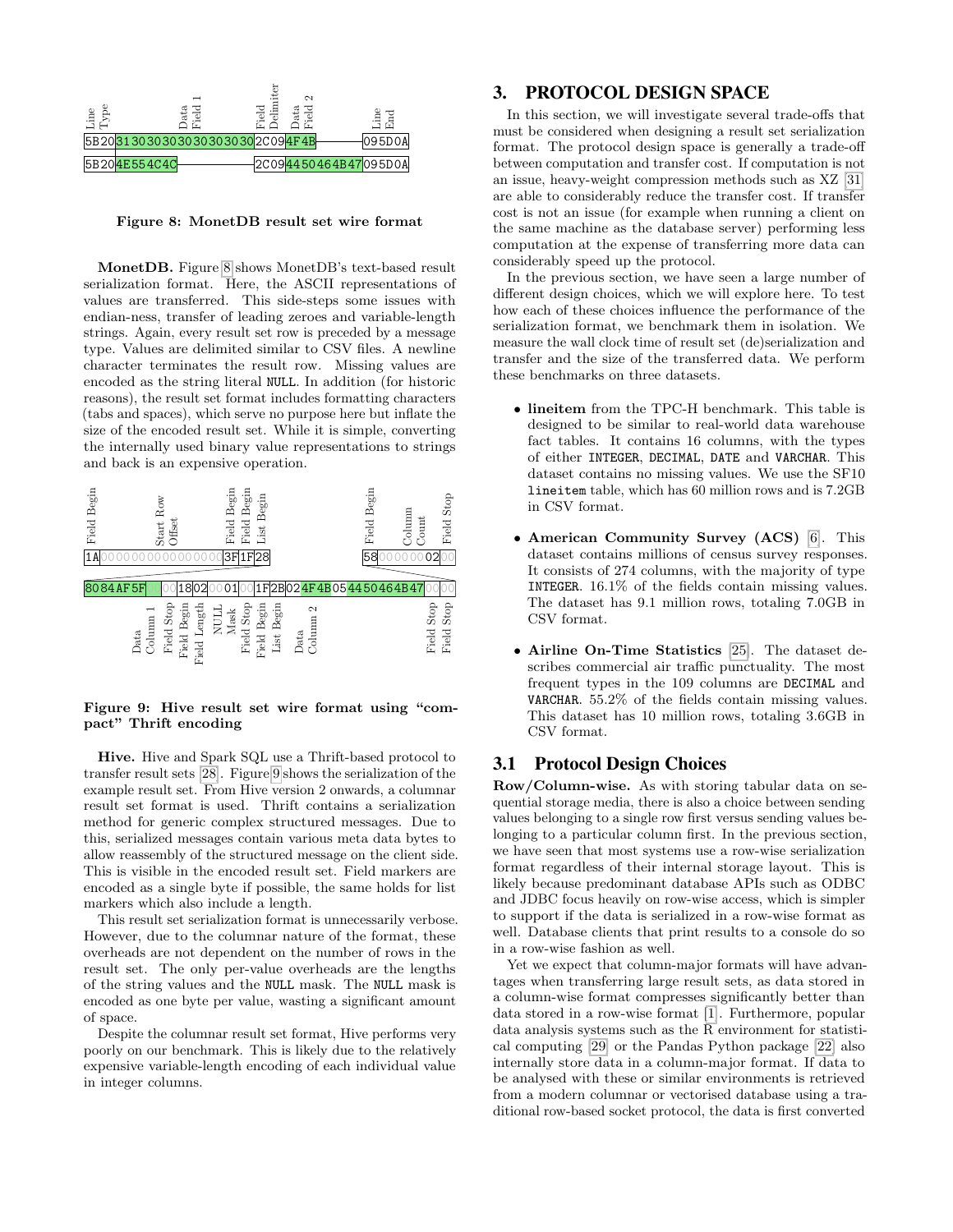to row-major format and then back again. This overhead is unnecessary and can be avoided.

The problem with a pure column-major format is that an entire column is transferred before the next column is sent. If a client then wants to provide access to the data in a row-wise manner, it first has to read and cache the entire result set. For large result sets, this can be infeasible.

Our chosen compromise between these two formats is a vector-based protocol, where chunks of rows are encoded in column-major format. To provide row-wise access, the client then only needs to cache the rows of a single chunk, rather than the entire result set. As the chunks are encoded in column-major order, we can still take advantage of the compression and performance gains of a columnar data representation. This trade-off is similar to the one taken in vector-based systems such as VectorWise [\[4\]](#page-11-31).

<span id="page-5-0"></span>Table 3: Transferring each of the datasets with different chunk sizes.

|          | Chunksize | Rows                | Time  | Size (GB) | C. Ratio   |
|----------|-----------|---------------------|-------|-----------|------------|
|          | 2KB       | $1.4\times10^{1}$   | 55.9  | 6.56      | 1.38       |
|          | 10KB      | $7.1 \times 10^{1}$ | 15.2  | 5.92      | 1.80       |
| Lineitem | 100KB     | $7.1 \times 10^{2}$ | 10.9  | 5.81      | 2.12       |
|          | 1MB       | $7.1 \times 10^{3}$ | 10.0  | 5.80      | 2.25       |
|          | 10MB      | $7.1 \times 10^{4}$ | 10.9  | 5.80      | 2.26       |
|          | 100MB     | $7.1 \times 10^{5}$ | 13.3  | 6.15      | 2.23       |
|          | 2KB       | $1.0 \times 10^{0}$ | 281.1 | 11.36     | 2.06       |
|          | 10KB      | $8.0 \times 10^{0}$ | 46.7  | 9.72      | 3.18       |
| ACS      | 100KB     | $8.5\times10^{1}$   | 16.2  | 9.50      | 3.68       |
|          | 1MB       | $8.5\times10^2$     | 11.9  | 9.49      | 3.81       |
|          | 10MB      | $8.5\times10^3$     | 15.3  | 9.50      | $\bf 3.86$ |
|          | 100MB     | $8.5\times10^4$     | 17.9  | 10.05     | 3.84       |
|          | 2KB       | $1.0\times10^{0}$   | 162.9 | 8.70      | 2.13       |
|          | 10KB      | $8.0 \times 10^{0}$ | 27.3  | 4.10      | 4.15       |
| Ontime   | 100KB     | $8.5\times10^{1}$   | 7.6   | 3.47      | 8.15       |
|          | 1MB       | $8.6\times10^2$     | 6.9   | 3.42      | 9.80       |
|          | 10MB      | $8.6 \times 10^{3}$ | 6.2   | 3.42      | 10.24      |
|          | 100MB     | $8.6\times10^{4}$   | 11.9  | 3.60      | 10.84      |

Chunk Size. When sending data in chunks, we have to determine how large these chunks will be. Using a larger chunk size means both the server and the client need to allocate more memory in their buffer, hence we prefer smaller chunk sizes. However, if we make the chunks too small, we do not gain any of the benefits of a columnar protocol as only a small number of rows can fit within a chunk.

To determine the effect that larger chunk sizes have on the wall clock time and compression ratio we experimented with various different chunk sizes using the three different datasets. We sent all the data from each dataset with both the uncompressed columnar protocol, and the columnar protocol compressed with the lightweight compression method Snappy [\[14\]](#page-11-32). We varied the chunk size between 2KB and 100MB. The minimum of 2KB was chosen so a single row of each dataset can fit within a chunk. We measure the total amount of bytes that were transferred, the wall clock time required and the obtained compression ratio.

In Table [3](#page-5-0) we can see the results of this experiment. For each dataset, the protocol performs poorly when the chunk size is very small. In the worst case, only a single row can fit within each chunk. In this scenario, our protocol is similar

to a row-based protocol. We also observe that the protocol has to transfer more data and obtains a poor compression ratio when the chunk size is low.

However, we can see that both the performance and the compression ratio converge relatively quickly. For all three datasets, the performance is optimal when the chunk size is around 1MB. This means that the client does not need a large amount of memory to get good performance with a vector-based serialization format.

Data Compression. If network throughput is limited, compressing the data that is sent can greatly improve performance. However, data compression comes at a cost. There are various generic, data-agnostic compression utilities that each make different trade-offs in terms of the (de)compression costs versus the achieved compression ratio. The lightweight compression tools Snappy [\[14\]](#page-11-32) and LZ4 [\[7\]](#page-11-33) focus on fast compression and sacrifice compression ratio. XZ [\[31\]](#page-11-25), on the other hand, compresses data very slowly but achieves very tight compression. GZIP [\[10\]](#page-11-34) obtains a balance between the two, achieving a good compression ratio while not being extremely slow.

To test each of these compression methods, we have generated both a column-major and a row-major protocol message containing the data of one million rows of the lineitem table. All the data is stored in binary format, with dates stored as four-byte integers resembling the amount of days since 0 AD and strings stored as null delimited values.

Table 4: Compression ratio of row/column-wise binary files

<span id="page-5-1"></span>

| Method      |        | Size (MB) | C. Ratio |
|-------------|--------|-----------|----------|
| LZ4         | Column | 50.0      | 2.10     |
|             | Row    | 57.0      | 1.85     |
| Snappy      | Column | 47.8      | 2.20     |
|             | Row    | 54.8      | 1.92     |
| <b>GZIP</b> | Column | 32.4      | 3.24     |
|             | Row    | 38.1      | 2.76     |
| XZ          | Column | 23.7      | 4.44     |
|             | Row    | 28.1      | 3.74     |

Table [4](#page-5-1) shows the compression ratios on both the row-wise and the column-wise binary files. We can see that even when using generic, data-agnostic compression methods the column-wise files always compress significantly better. As expected, the heavyweight compression tools achieve a better compression ratio than their lightweight counterparts.

However, compression ratio does not tell the whole story when it comes to stream compression. There is a tradeoff between heavier compression methods that take longer to compress the data while transferring fewer bytes and more lightweight compression methods that have a worse compression ratio but (de)compress data significantly faster. The best compression method depends on how expensive it is to transfer bytes; on a fast network connection a lightweight compression method performs better because transferring additional bytes is cheap. On a slower network connection, however, spending additional time on computation to obtain a better compression ratio is more worthwhile.

To determine which compression method performs better at which network speed, we have run a benchmark where we transfer the SF10 lineitem table over a network connection with different throughput limitations.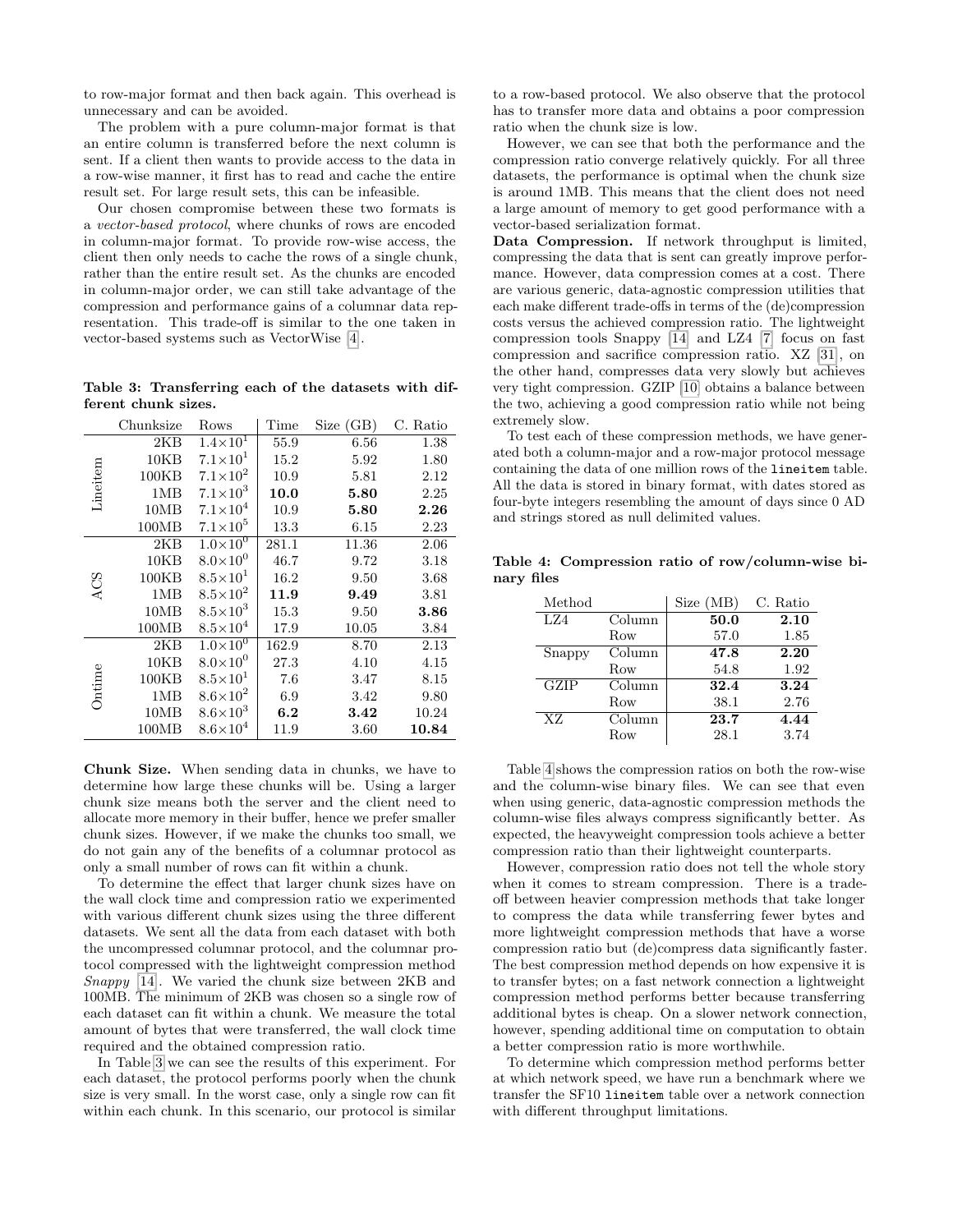<span id="page-6-0"></span>Table 5: Compression effectiveness vs. cost

|          |             |             | Timings (s) |           |          |           |  |  |
|----------|-------------|-------------|-------------|-----------|----------|-----------|--|--|
|          | Comp        | $T_{local}$ | $T_{1000}$  | $T_{100}$ | $T_{10}$ | Size (MB) |  |  |
|          | None        | $1.5\,$     | 10.4        | 84.8      | 848      | 1012      |  |  |
| Lineitem | Snappy      | 3.3         | 3.8         | 37.3      | 373      | 447       |  |  |
|          | LZ4         | 4.5         | 4.9         | 38.4      | 383      | 456       |  |  |
|          | <b>GZIP</b> | 59.8        | 60.4        | 59.6      | 226      | 272       |  |  |
|          | XZ          | 695         | 689         | 666       | 649      | 203       |  |  |

The results of this experiment are shown in Table [5.](#page-6-0) We can see that not compressing the data performs best when the server and client are located on the same machine. Lightweight compression becomes worthwhile when the server and client are using a gigabit or worse connection (1 Gbit/s). In this scenario, the uncompressed protocol still performs better than heavyweight compression techniques. It is only when we move to a very slow network connection (10Mbit/s) that heavier compression performs better than lightweight compression. Even in this case, however, the very heavy XZ still performs poorly because it takes too long to compress/decompress the data.

The results of this experiment indicate that the best compression method depends entirely on the connection speed between the server and the client. Forcing manual configuration for different setups is a possibility but is cumbersome for the user. Instead, we choose to use a simple heuristic for determining which compression method to use. If the server and client reside on the same machine, we do not use any compression. Otherwise, we use lightweight compression, as this performs the best in most realistic network use cases where the user has either a LAN connection or a reasonably high speed network connection to the server.

Column-Specific Compression. Besides generic compression methods, it is also possible to compress individual columns. For example, run-length encoding or delta encoding could be used on numeric columns. The database also could have statistics on a column which would allow for additional optimizations in column compression. For example, with min/max indexes we could select a bit packing length for a specific column without having to scan it.

Using these specialized compression algorithms we could achieve a higher compression ratio at a lower cost than when using data-agnostic compression algorithms. Integer values in particular can be compressed at a very high speed using vectorized binpacking or PFOR [\[21\]](#page-11-35) compression algorithms.

To investigate the performance of these specialized integer compression algorithms, we have performed an experiment in which we transfer only the integer columns of the three different datasets. The reason we transfer only the integer columns is because these compression methods are specifically designed to compress integers, and we want to isolate their effectiveness on these column types. The lineitem table has 8 integer columns, the ACS dataset has 265 integer columns and the ontime dataset has 17 integer columns.

For the experiment, we perform a projection of only the integer columns in these datasets and transfer the result of the projection to the client. We test both the specialized compression methods PFOR and binpacking, and the generic compression method Snappy. The PFOR and binpacking compression methods compress the columns individually, whereas Snappy compresses the entire message at once. We test each of these configurations on different network configurations, and measure the wall clock time and bytes transferred over the socket.

<span id="page-6-1"></span>Table 6: Cost for retrieving the int columns using different compression methods.

|          |                  | Timings (s) |           |           |           |  |
|----------|------------------|-------------|-----------|-----------|-----------|--|
|          | System           | $T_{Local}$ | $T_{LAN}$ | $T_{WAN}$ | Size (MB) |  |
|          | None             | 5.3         | 15.7      | 159.0     | 1844.2    |  |
|          | Binpack          | 6.0         | 8.0       | 82.0      | 944.1     |  |
| Lineitem | PFOR             | 5.7         | 8.1       | 82.1      | 948.0     |  |
|          | Snappy           | 6.8         | 12.3      | 103.9     | 1204.9    |  |
|          | $B$ inpack $+Sy$ | 5.8         | $7.5\,$   | 76.4      | 882.0     |  |
|          | $PFOR + Sv$      | 5.7         | $7.5\,$   | 77.5      | 885.9     |  |
|          | None             | 15.2        | 78.6      | 800.6     | 9244.8    |  |
|          | Binpack          | 120.5       | 133.9     | 421.2     | 4288.2    |  |
|          | <b>PFOR</b>      | 166.8       | 170.1     | 300.9     | 2703.4    |  |
| ACS      | Snappy           | 20.5        | 22.8      | 204.5     | 2434.8    |  |
|          | $B$ inpack $+Sy$ | 152.6       | 160.9     | 190.0     | 1694.6    |  |
|          | $PFOR + Sy$      | 165.8       | 168.4     | $185.4\,$ | 1203.2    |  |
|          | None             | 1.3         | 5.8       | 54.4      | 649.1     |  |
|          | Binpack          | 1.4         | 6.2       | 44.4      | 529.3     |  |
| Ontime   | <b>PFOR</b>      | $1.6\,$     | 5.8       | 44.4      | 528.6     |  |
|          | Snappy           | 1.4         | $1.4\,$   | 3.2       | 39.0      |  |
|          | Binpack+Sy       | 1.8         | 1.9       | 5.7       | 67.7      |  |
|          | $PFOR + Sv$      | 1.8         | 1.9       | 5.9       | $70.5\,$  |  |

In Table [6,](#page-6-1) the results of this experiment are shown. For the lineitem table, we see that both PFOR and binpacking achieve a higher compression ratio than Snappy at a lower performance cost. As a result, these specialized compression algorithms perform better than Snappy in all scenarios. Combining the specialized compression methods with Snappy allows us to achieve an even higher compression ratio. We still note that not compressing performs better in the localhost scenario, however.

When transferring the ACS dataset the column-specific compression methods perform significantly worse than Snappy. Because a large amount of integer columns are being transferred (265 columns) each chunk we transfer contains relatively few rows. As a result, the column-specific compression methods are called many times on small chunks of data, which causes poor performance. Snappy is unaffected by this because it does not operate on individual columns, but compresses the entire message instead.

We observe that the PFOR compression algorithm performs significantly better than binpacking on the ACS data. This is because binpacking only achieves a good compression ratio on data with many small values, whereas PFOR can efficiently compress columns with many large numbers as long as the values are close together.

Both specialized compression algorithms perform very poorly on the ontime dataset. This dataset has both large values, and a large difference between the minimum and maximum values. However, Snappy does obtain a very good compression ratio. This is because values that are close together are similar, making the dataset very compressible.

Overall, we can see that the specialized compression algorithms we have tested can perform better than Snappy on certain datasets. However, they do not perform well on all data distributions and they require each message to contain many rows to be effective. As a result, we have chosen not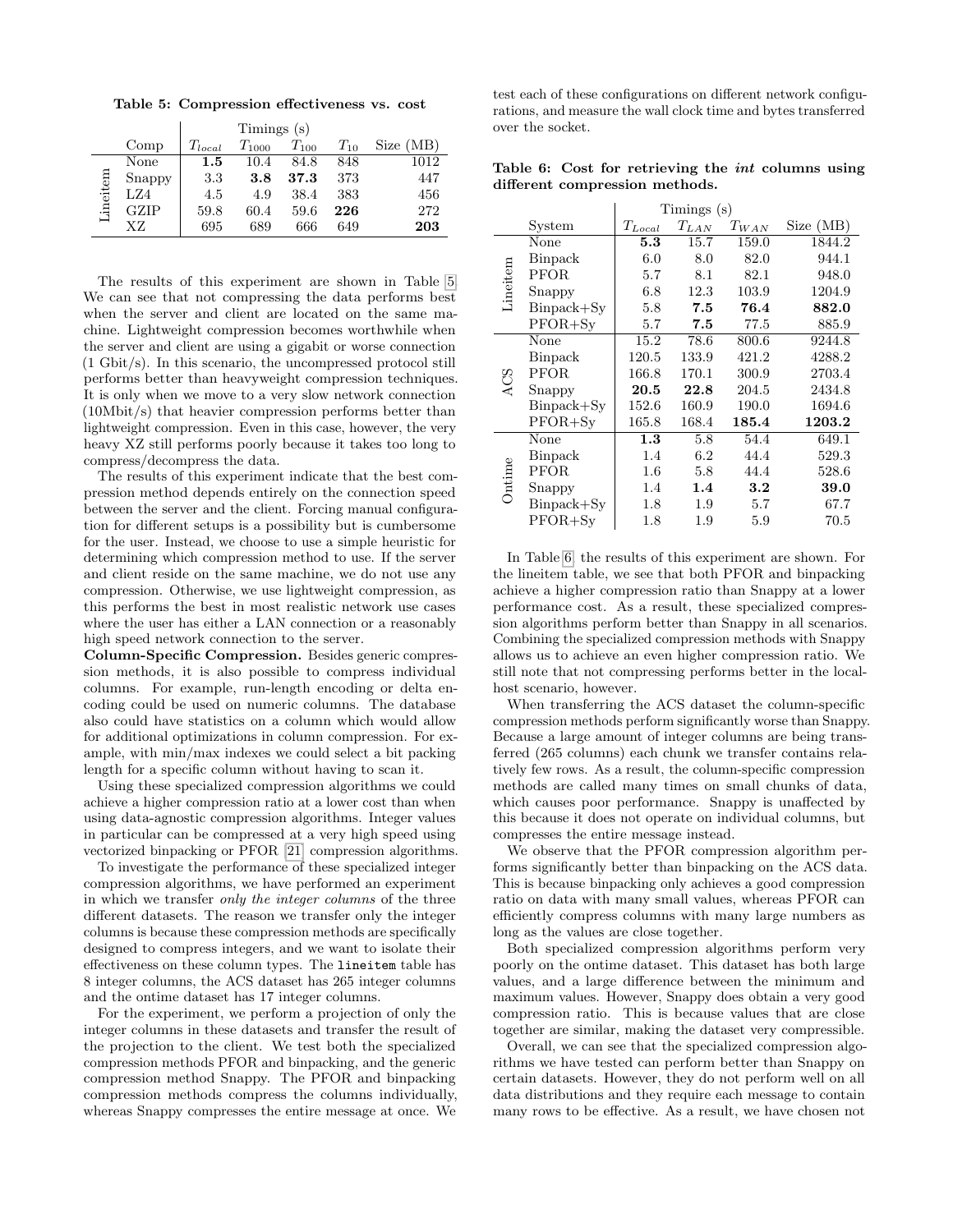to use column-specific compression algorithms. As future work it would be possible to increase protocol performance by choosing to use these specialized compression algorithms based on database statistics.

Data Serialization. The sequential nature of the TCP sockets requires an organized method to write and read data from them. Options include custom text/binary serializations or generic serialization libraries such as Protocol Buffers [\[13\]](#page-11-36) or Thrift [\[28\]](#page-11-24). We can expect that the closer the serialized format is to the native data storage layout, the less the computational overhead required for their (de)serialization.

To determine the performance impact that generic serialization libraries have when serializing large packages, we perform an experiment in which we transfer the lineitem table using both a custom serialization format and protocol buffers. For both scenarios, we test an uncompressed protocol and a protocol compressed with Snappy.

<span id="page-7-0"></span>Table 7: Cost for transferring data using a custom serialization format vs protocol buffers.

|          |              | Timings (s) |           |           |          |  |  |
|----------|--------------|-------------|-----------|-----------|----------|--|--|
|          | System       | $T_{Local}$ | $T_{LAN}$ | $T_{WAN}$ | Size(MB) |  |  |
|          | Custom       | 10.3        | 64.1      | 498.9     | 5943.3   |  |  |
|          | $Custom+C$   | 18.3        | 25.4      | 221.4     | 2637.4   |  |  |
| Lineitem | Protobuf     | 33.1        | 45.5      | 391.6     | 4656.1   |  |  |
|          | $Protobuf+C$ | 35.7        | 47.3      | 195.2     | 2315.9   |  |  |

In Table [7,](#page-7-0) the results of this experiment are shown. We can see that our custom result set serialization format performs significantly better than protobuf serialization. This is because protobuf operates as a generic protocol and does not consider the context of the client-server communication. Protobuf will, for example, perform unnecessary endianness conversions on both the server- and client- side because it does not know that the server and client use the same endianness. As a result of these unnecessary operations, the (un)packing of protobuf messages is very expensive.

We do see that protobuf messages are smaller than our custom format. This is because protobuf messages store integers as varints, saving space for small integer values. However, protocol buffers achieve a very small compression ratio at a very high cost compared to actual compression algorithms. As a result of these high serialization costs, we have chosen to use a custom serialization format.

String handling. Character strings are one of the more difficult cases for serialization. There are three main options for character transfer.

- Null-Termination, where every string is suffixed with a 0 byte to indicate the end of the string.
- Length-Prefixing, where every string is prefixed with its length.
- Fixed Width, where every string has a fixed width as described in its SQL type.

Each of these approaches has a number of advantages and disadvantages. Strings encoded with length-prefixing need additional space for the length. This can drastically increase the size of the protocol message, especially when there are many small strings. This effect can be mitigated by using variable-length integers. This way, small strings only require a single byte for their length. However, variable integers introduce some additional computation overhead, increasing (de)serialization time.

Null-Termination only requires a single byte of padding for each string, however, the byte is always the same value and is therefore very compressible. The disadvantage of nulltermination is that the client has to scan the entire string to find out where the next string is. With length-prefixing, the client can read the length and jump that many bytes ahead.

Fixed-Width has the advantage that there is no unnecessary padding if each string has the same size. However, in the case of VARCHARs, this is not guaranteed. If there are a small amount of long strings and a large amount of short (or NULL) strings, fixed-width encoding can introduce a significant amount of unnecessary padding.

To determine how each of these string representations perform, we have tested each of these approaches by transferring different string columns of the lineitem table. For each experiment, we transfer 60 million rows of the specified column with both the uncompressed protocol and the protocol compressed with Snappy.

<span id="page-7-1"></span>Table 8: Transferring the 1\_returnflag column of the SF10 lineitem table.

| Type            | Time  | $Time+C$ | Size(MB) | C.Ratio |
|-----------------|-------|----------|----------|---------|
| Varint Prefix   | -3.94 | 3.99     | 114.54   | -3.37   |
| Null-Terminated | 3.95  | 3.91     | 114.54   | -3.37   |
| VARCHAR(1)      | 3.68  | 3.76     | 57.34    | 2.84    |

In Table [8,](#page-7-1) the result of transferring only the singlecharacter column **l\_returnflag** is shown. As expected, we can see that a fixed-width representation performs extremely well while transferring a small string column. Both the length-prefix and null-terminated approaches use an additional byte per string, causing them to transfer twice the amount of bytes.

<span id="page-7-2"></span>Table 9: Transferring the l comment column of the SF10 lineitem table.

| Type                  | Time   | $Time+C$ | Size(GB) | C.Ratio |
|-----------------------|--------|----------|----------|---------|
| Null-Terminated       | 4.12   | 6.09     | 1.53     | 2.44    |
| Varint Prefix         | 4.24   | 6.63     | 1.53     | 2.27    |
| VARCHAR(44)           | 4.15   | 7.66     | 2.46     | 3.12    |
| VARCHAR (100)         | 5.07   | 10.13    | 5.59     | 5.69    |
| <b>VARCHAR (1000)</b> | 16.71  | 26.30    | 55.90    | 15.32   |
| VARCHAR (10000)       | 171.55 | 216.23   | 559.01   | 20.19   |

In Table [9,](#page-7-2) the result of transferring the longer column l comment is shown. This column has a maximum string length of 44. We can see that all the approaches have comparable performance when transferring this column. However, the fixed-width approach transfers a significantly higher number of bytes. This is because many of the strings are not exactly 44 characters long, and hence have to be padded. As a result of more data being transferred, the compression is also more expensive.

To illustrate the effect that this unnecessary padding can have on performance in the worst case, we have repeated this experiment with different VARCHAR type widths. We note that as we increase the width of the VARCHAR type, the amount of data that the fixed-width approach has to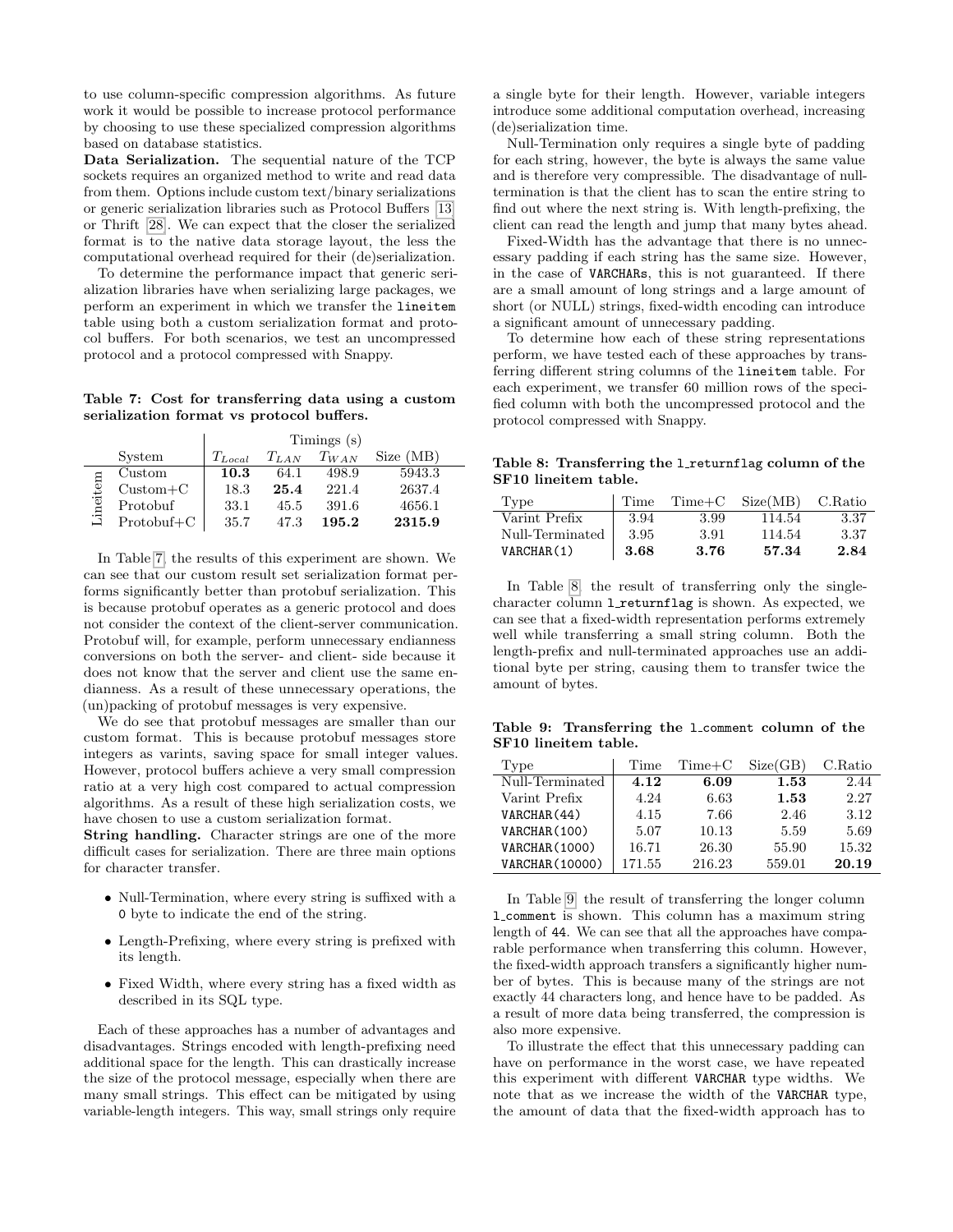transfer drastically increases. While the compressibility does significantly improve with the amount of padding, this does not sufficiently offset the increased size.

The results of these experiments indicate that the fixedwidth representation is well suited for transferring narrow string columns, but has a very poor worst-case scenario when dealing with wider string columns. For this reason, we have chosen to conservatively use the fixed-width representation only when transferring columns of type VARCHAR(1). Even when dealing with VARCHAR columns of size two, the fixed-width representation can lead to a large increase in transferred data when many of the strings are empty. For larger strings, we use the null-termination method because of its better compressibility.

# <span id="page-8-0"></span>4. IMPLEMENTATION & RESULTS

In the previous section, we have investigated several tradeoffs that must be considered when designing a protocol. In this section we will describe the design of our own protocol, and its implementation in PostgreSQL and MonetDB. Afterwards, we will provide an extensive evaluation comparing the performance of our protocol with the state of the art client protocols when transferring large amounts of real-world data.

#### 4.1 MonetDB Implementation

Figure [10](#page-8-1) shows the serialization of the data from Table [2](#page-3-0) with our proposed protocol in MonetDB. The query result is serialized to column-major chunks. Each chunk is prefixed by the amount of rows in that particular chunk. After the row count, the columns of the result set follow in the same order as they appear in the result set header. Columns with fixed-length types, such as four-byte integers, do not have any additional stored before them. Columns with variable-length types, such as VARCHAR columns, are prefixed with the total length of the column in bytes. Using this length, the client can access the next column in the result set without having to scan through the variable-length column. This allows the client to efficiently provide row-wise access to the data.

Missing values are encoded as a special value within the domain of the type being transferred. For example, the value  $2^{-31}$  is used to represent the NULL value for four-byte integers. This approach is used internally by MonetDB to store missing values, and is efficient when there are no or few missing values to be transferred.



#### <span id="page-8-1"></span>Figure 10: Proposed result set wire format – MonetDB

The maximum size of the chunks is specified in bytes. The maximum chunk size is set by the client during authentication. The advantage to this approach is that the size of the chunks does not depend on the width of the rows. This way, the client only needs to allocate a single buffer to hold the result set messages. Chunks will always fit within that buffer outside of the edge case when there are extremely wide

rows. The client can then read an entire chunk into that buffer, and directly access the data stored without needing to unnecessarily convert and/or copy the data.

When the server sends a result set, the server chooses the amount of rows to send such that the chunk does not exceed the maximum size. If a single row exceeds this limit, the server will send a message to the client indicating that it needs to increase the size of its buffer so a single row can fit within it. After choosing the amount of rows that fit within a chunk, the server copies the result into a local buffer in column-wise order. As MonetDB stores the data in column-wise order, the data of each of the columns is copied sequentially into the buffer. If column-specific compression is enabled for a specific column, the data is compressed directly into the buffer instead of being copied. After the buffer is filled, the server sends the chunk to the client. If chunk-wise compression is enabled, the entire chunk is compressed before being transferred.

Note that choosing the amount of rows to send is typically a constant operation. Because we know the maximum size of each row for most column types, we can compute how many rows can fit within a single chunk without having to scan the data. However, if there are BLOB or CLOB columns every row can have an arbitrary size. In this case, we perform a scan over the elements of these columns to determine how many rows we can fit in each chunk. In these cases, the amount of rows per chunk can vary on a per-chunk basis.

#### 4.2 PostgreSQL Implementation

Figure [11](#page-8-2) shows the serialization of the data from Table [2](#page-3-0) with our proposed protocol in PostgreSQL. Like the proposed protocol in MonetDB, the result is serialized to column-major chunks and prefixed by the amount of rows in that chunk. However, missing values are encoded differently. Instead of a special value within the domain, each column is prefixed with a bitmask that indicates for each value whether or not it is missing. When a missing value is present, the bit for that particular row is set to 1 and no data value is transferred for that row. Because of this bitmask, even columns with fixed-width types now have a variable length. As such, every column is now prefixed with its length to allow the client to skip past columns without scanning the data or the bitmask.

As we store the bitmask per column, we can leave out the bitmask for columns that do not have any missing values. When a column is marked with the NOT NULL flag or database statistics indicate that a column does not contain missing values, we do not send a NULL mask. In the result set header, we notify the client which columns have a NULL mask and which do not. This allows us to avoid unnecessary overhead for columns that are known to not contain any missing values.



#### <span id="page-8-2"></span>Figure 11: Proposed result set wire format – PostgreSQL

As PostgreSQL stores data in a row-major format, converting it to a columnar result set format provides some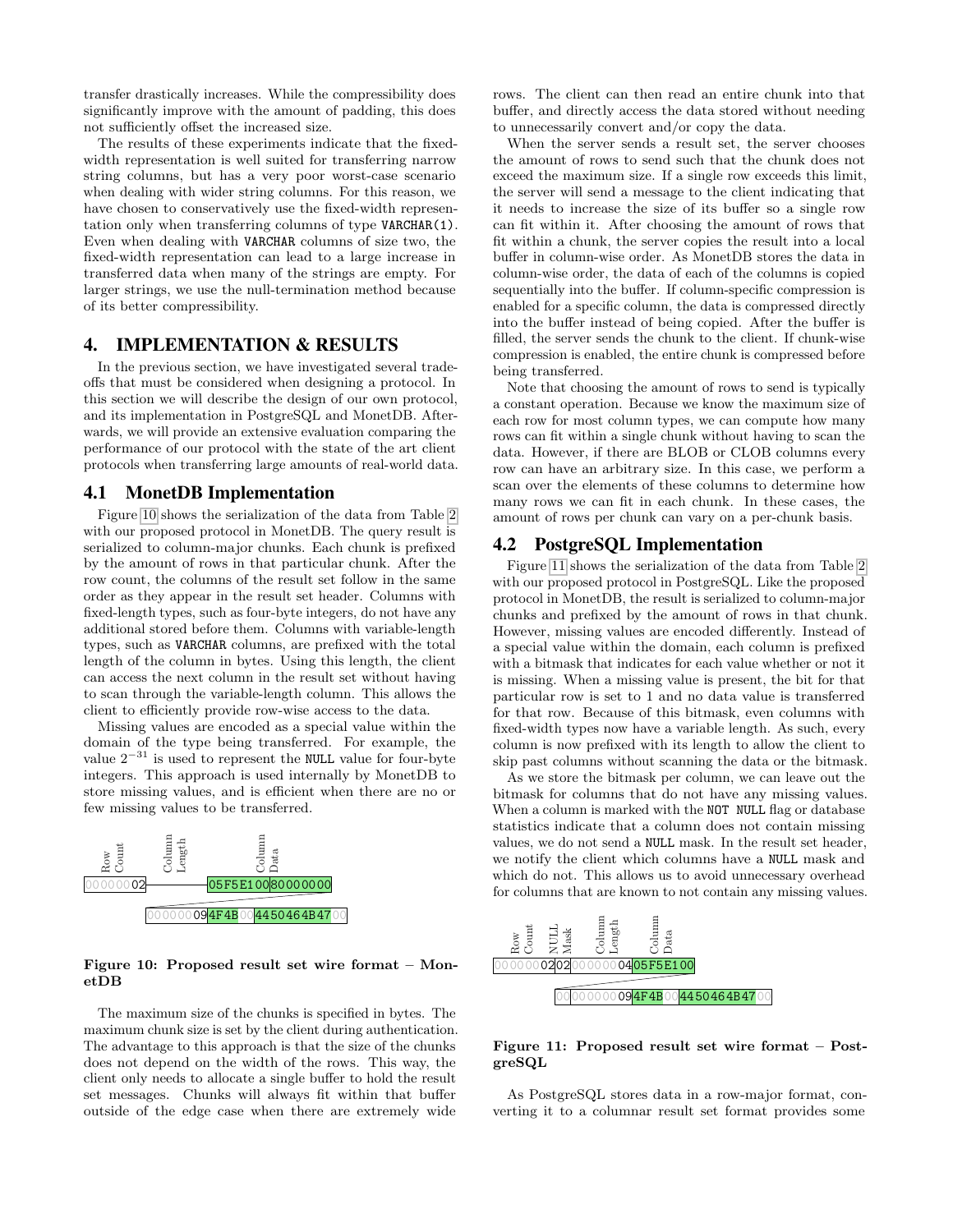additional challenges. Because of the null mask, we do not know the exact size of the columns in advance, even if they have fixed-length types. To avoid wasting a lot of space when there are many missing values, we first copy the data of each column to a temporary buffer as we iterate over the rows. Once the buffer fills up, we copy the data for each column to the stream buffer and transfer it to the client.

Another potential performance issue is the access pattern of copying data in a row-major format to a column-major format. However, the cost of this random access pattern is mitigated because the chunks are small and generally fit in the L3 cache of a CPU.

## 4.3 Evaluation

To determine how well our protocol performs in the real world, we evaluate it against the state of the art client protocols on several real world data sets.

All the experiments are performed on a Linux VM running Ubuntu 16.04. The VM has 16GB of main memory, and 8 CPU cores available. Both the database and the client run inside the same VM. The netem utility is used to limit the network for the slower network speed tests. The VM image, datasets and benchmark scripts are available online<sup>[1](#page-9-0)</sup>.

We perform this analysis on the lineitem, acs and ontime data sets described in Section [3.](#page-4-0) To present a realistic view of how our protocol performs with various network limitations, we test each dataset in three different scenarios.

- Local. The server and client reside on the same machine, there are no network restrictions.
- LAN Connection. The server and client are connected using a gigabit ethernet connection with 1000 Mb/s throughput and 0.3ms latency.
- WAN Connection. The server and client are connected through an internet connection, the network is restricted by 100 Mbit/s throughput, 25ms latency and 1.0% uniform random packet loss.

We measure all the systems described in Section [2.](#page-1-0) In addition, we measure the implementation of our protocol in MonetDB (labeled as  $MonetDB++$ ) and our protocol in PostgreSQL (labeled as  $PostgresQL++)$ ). As a baseline, we include the measurement of how long it takes to transfer the same amount of data in CSV format using netcat with three different compression schemes: (1) no compression, (2) compressed with Snappy, (3) compressed with GZIP. We perform this experiment using the ODBC driver of each of the respective database systems, and isolate the wall clock time it takes to perform result set (de)serialization and data transfer using the methods described in Section [2.1.](#page-1-2) The experiments have a timeout of 1 hour.

In Table [10,](#page-9-1) the results of the experiment for the lineitem table are shown. The timings for the different network configurations are given in seconds, and the size of the transferred data is given in gigabyte (GB).

Lineitem. For the lineitem table, we observe that our uncompressed protocol performs best in the localhost scenario, and our compressed protocol performs the best in the LAN and WAN scenarios. We note that the implementation in MonetDB performs better than the implementation in PostgreSQL. This is because converting from a row-based

<span id="page-9-1"></span>

|  | Table 10: Results of transferring the SF10 lineitem |  |  |
|--|-----------------------------------------------------|--|--|
|  | table for different network configurations.         |  |  |

|          |                    | Timings (s) |           |           |        |  |
|----------|--------------------|-------------|-----------|-----------|--------|--|
|          | System             | $T_{Local}$ | $T_{LAN}$ | $T_{WAN}$ | Size   |  |
| Lineitem | (Netcat)           | (9.8)       | (62.0)    | (696.5)   | (7.21) |  |
|          | $(Netcat+Sy)$      | (32.3)      | (32.2)    | (325.2)   | (3.55) |  |
|          | $(Netcat+GZ)$      | (405.4)     | (425.1)   | (405.0)   | (2.16) |  |
|          | $MonetDB++$        | 10.6        | 50.3      | 510.8     | 5.80   |  |
|          | $Monet DB++C$      | 15.5        | 19.9      | 200.6     | 2.27   |  |
|          | $Postares++$       | 39.3        | 46.1      | 518.8     | 5.36   |  |
|          | $Postares++C$      | 42.4        | 43.8      | 229.5     | 2.53   |  |
|          | M <sub>V</sub> SQL | 98.8        | 108.9     | 662.8     | 7.44   |  |
|          | $MvSQL+C$          | 380.3       | 379.4     | 367.4     | 2.85   |  |
|          | PostgreSQL         | 205.8       | 301.1     | 2108.8    | 10.4   |  |
|          | DB2                | 166.9       | 598.4     | т         | 7.32   |  |
|          | DBMS X             | 219.9       | 282.3     | т         | 6.35   |  |
|          | Hive               | 657.1       | 948.5     | т         | 8.69   |  |
|          | MonetDB            | 222.4       | 256.1     | 1381.5    | 8.97   |  |

representation to a column-based representation requires an extra copy of all the data, leading to additional costs.

We note that DBMS X, despite its very terse data representation, still transfers significantly more data than our columnar protocol on this dataset. This is because it transfers row headers in addition to the data. Our columnar representation transfers less data because it does not transfer any per-row headers. We avoid the NULL mask overhead in PostgreSQL++ by not transferring a NULL mask for columns that are marked as NOT NULL, which are all the columns in the linearitiem table. Monet $DB++$  transfers missing values as special values, which incurs no additional overhead when missing values do not occur.

We also see that the timings for MySQL with compression do not change significantly when network limitations are introduced. This is because the compression of the data is interleaved with the sending of the data. As MySQL uses a very heavy compression method, the time spend compressing the data dominates the data transfer time, even with a 100Mb/s throughput limitation. However, even though MySQL uses a much heavier compression algorithm than our protocol, our compressed protocol transfers less data. This is because the columnar format that we use compresses better than the row-based format used by MySQL.

The same effect can be seen for other databases when comparing the timings of the localhost scenario with the timings of the LAN scenario. The performance of our uncompressed protocol degrades significantly when network limitations are introduced because it is bound by the network speed. The other protocols transfer data interleaved with expensive result set (de)serialization, which leads to them degrading less when minor network limitations are introduced.

The major exception to this are DBMS X and DB2. They degrade significantly when even more network limitations are introduced. This is because they both have explicit confirmation messages. DB2, especially, degrades heavily with a worse network connection.

ACS Data. When transferring the ACS data, we again see that our uncompressed protocol performs best in the localhost scenario and the compressed protocol performs best with network limitations.

<span id="page-9-0"></span><sup>1</sup> <https://github.com/Mytherin/Protocol-Benchmarks>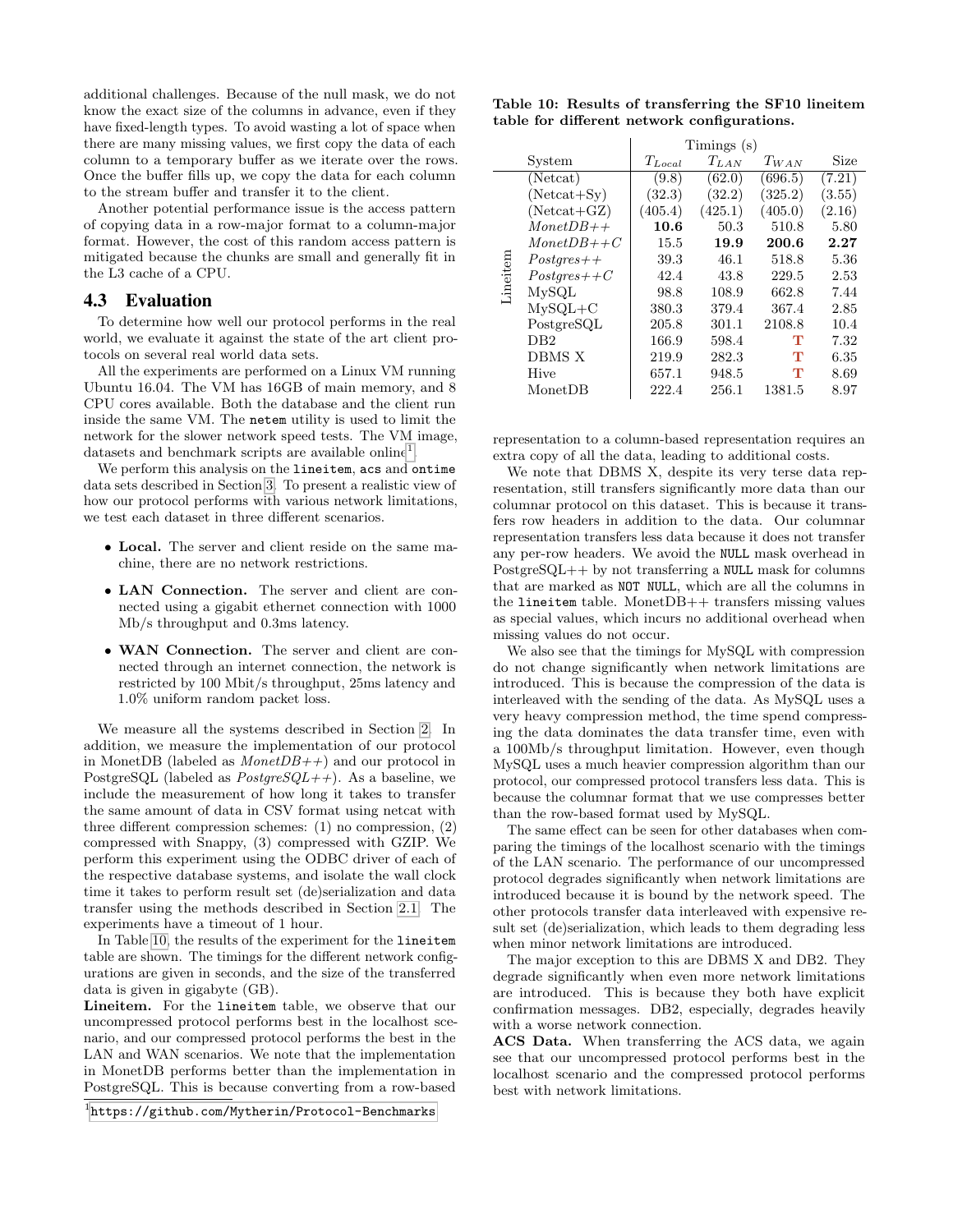Table 11: Results of transferring the ACS table for different network configurations.

|     |                 | Timings (s) |           |           |             |
|-----|-----------------|-------------|-----------|-----------|-------------|
|     | System          | $T_{Local}$ | $T_{LAN}$ | $T_{WAN}$ | <b>Size</b> |
| ACS | (Netcat)        | (7.62)      | (46.2)    | (519.1)   | (5.38)      |
|     | $(Netcat+Sy)$   | (21.2)      | (22.7)    | (213.7)   | (2.23)      |
|     | $(Netcat+GZ)$   | (370.7)     | (376.3)   | (372.0)   | (1.23)      |
|     | $Monet DB++$    | 11.8        | 82.7      | 837.0     | 9.49        |
|     | $Monet DB++C$   | 22.0        | 22.4      | 219.0     | 2.49        |
|     | $PostqreSQL++$  | 43.2        | 72.0      | 787.9     | 8.24        |
|     | $PostqresQL++C$ | 70.6        | 72.0      | 192.2     | 2.17        |
|     | MySQL           | 334.9       | 321.1     | 507.6     | 5.78        |
|     | $MySQL + C$     | 601.3       | 580.4     | 536.0     | 1.48        |
|     | PostgreSQL      | 277.8       | 265.1     | 1455.0    | 12.5        |
|     | DB2             | 252.6       | 724.5     | т         | 10.3        |
|     | DBMS X          | 339.8       | 538.1     | т         | 6.06        |
|     | Hive            | 692.3       | 723.9     | 2239.2    | 9.70        |
|     | MonetDB         | 446.5       | 451.8     | 961.4     | 9.63        |

We can see that MySQL's text protocol is more efficient than it was when transferring the lineitem dataset. MySQL transfers less data than our binary protocol. In the ACS dataset, the weight columns are four-byte integers, but the actual values are rather small, typically less than 100. This favors a text representation of integers, where a number smaller than 10 only requires two bytes to encode (one byte for the length field and one for the text character).

We note that PostgreSQL performs particularly poorly on this dataset. This is because PostgreSQL' result set includes a fixed four-byte length for each field. As this dataset contains mostly integer columns, and integer columns are only four bytes wide, this approach almost doubles the size of the dataset. As a result, PostgreSQL' transfers a very large amount of bytes for this dataset.

Comparing the two new protocols, MonetDB++ and PostgreSQL++, we observe that because ACS contains a large number of NULL values, PostgreSQL++ transfers less data overall and thus performs better in the WAN scenario.

Table 12: Results of transferring the ontime table for different network configurations.

|        |                    | Timings (s) |           |           |             |  |
|--------|--------------------|-------------|-----------|-----------|-------------|--|
|        | System             | $T_{Local}$ | $T_{LAN}$ | $T_{WAN}$ | <b>Size</b> |  |
| Ontime | (Netcat)           | (4.24)      | (28.0)    | (310.9)   | (3.24)      |  |
|        | $(Netcat+Sy)$      | (6.16)      | (6.74)    | (37.0)    | (0.40)      |  |
|        | $(Netcat+GZ)$      | (50.0)      | (51.0)    | (49.6)    | (0.18)      |  |
|        | $Monet DB++$       | 6.02        | 30.2      | 308.2     | 3.49        |  |
|        | $Monet DB++C$      | 7.16        | 7.18      | 31.3      | 0.35        |  |
|        | $PostqresQL++$     | 13.2        | 19.2      | 213.9     | 2.24        |  |
|        | $PostqresQL++C$    | 14.6        | 14.1      | 76.7      | 0.82        |  |
|        | M <sub>V</sub> SQL | 100.8       | 99.0      | 328.5     | 3.76        |  |
|        | $MYSQL+C$          | 163.9       | 167.4     | 153.6     | 0.33        |  |
|        | PostgreSQL         | 111.3       | 102.8     | 836.7     | 6.49        |  |
|        | DB2                | 113.2       | 314.1     | 3386.8    | 3.41        |  |
|        | DBMS X             | 149.9       | 281.1     | 1858.8    | 2.29        |  |
|        | Hive               | 1119.1      | 1161.3    | 2418.9    | 5.86        |  |
|        | MonetDB            | 131.6       | 135.0     | 734.7     | 6.92        |  |

Ontime Data. As over half the values in this data set are missing, the bitmask approach of storing missing values stores

the data in this result set very efficiently. As a result, we see that the PostgreSQL++ protocol transfers significantly less data than the MonetDB++ protocol. However, we note that the MonetDB++ protocol compresses significantly better. We speculate that this is due to the high repetitiveness of the in-column NULL representation which the compression method could detect as a recurring pattern and compress efficiently compared to the rather high-entropy bit patterns created by the NULL mask in PostgreSQL++;

The MySQL protocol achieves the best compression due to its use of GZIP. However, it still performs much worse than both MonetDB++ and PostgreSQL++ on this dataset because heavy compression still dominates execution time.

For this dataset, we also see that the current PostgreSQL protocol performs better than on the other datasets. This is because PostgreSQL saves a lot of space when transferring missing values as it only transfers a negative field length for every NULL value. In addition, PostgreSQL' field length indicator does not increase the result set size much when transferring large VARCHAR columns. However, in the WAN scenario it performs poorly because of the large amount of bytes transferred.

## <span id="page-10-0"></span>5. CONCLUSION AND FUTURE WORK

In this paper, we investigated why exporting data from a database is so expensive. We took an extensive look at state of the art client protocols, and learned that they suffer from large amounts of per-row overhead and expensive (de)serialization. These issues make exporting large amounts of data very costly.

These protocols were designed for a different use case in a different era, where network layers were unable to guarantee deliver or order of packets and where OLTP use cases and row-wise data access dominated. Database query execution engines have been heavily modified or redesigned to accommodate more analytical use cases and increased data volume. Client protocols have not kept up with those developments.

To solve these issues, we analyzed the design of each of the client protocols, and noted the deficiencies that make them unsuitable for transferring large tables. We performed an in-depth analysis of all these deficiencies, and various design choices that have to be considered when designing a client protocol. Based on this analysis, we created our own client protocol and implemented it in PostgreSQL and MonetDB. We then evaluated our protocol against the state of the art protocols on various real-life data sets, and found an order of magnitude faster performance when exporting large datasets.

#### 5.1 Future Work

In our current protocol, we use a simple heuristic to determine which compression method to use. An optimization that can be made to our protocol is therefore to use the network speed as a heuristic for which compression method to use. Using compression methods that offer degrees of compression, the cost of the compression can be fine tuned and dynamically adapted to changing network conditions.

Another area of future research is to use different columnar compression methods depending on the data distribution within a column. The compression method could be chosen either by looking at statistics that the database already has, or by compressing a sample of the column and looking at which method achieves the highest compression ratio. Such a technique could greatly improve compressibility of datasets.